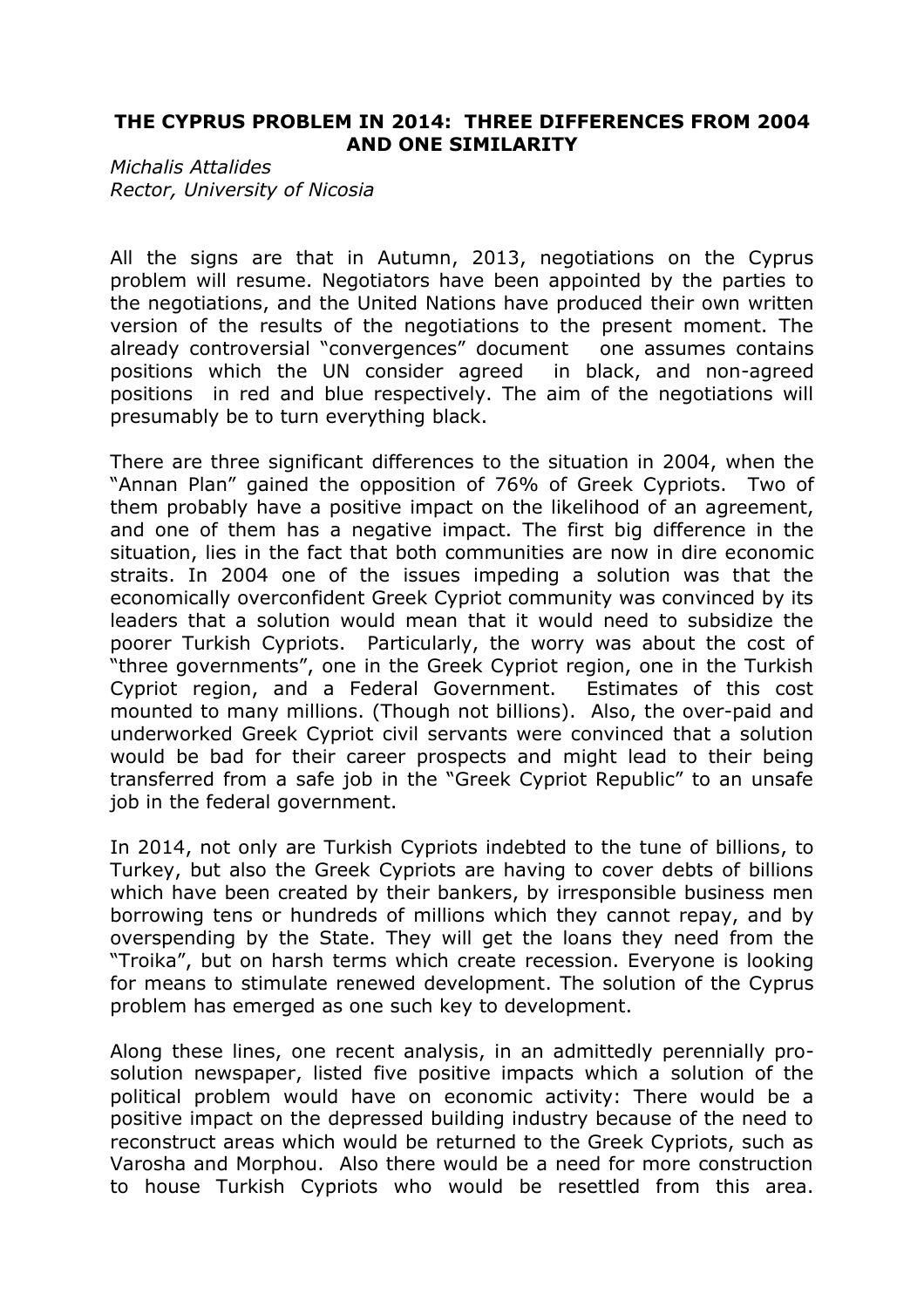Secondly, the reunified Cypriot economy would probably contain at least 250 000 more consumers with the addition of the Turkish population who now live in relative economic isolation from the main economy. Thirdly, a positive economic impact can be expected from the opening and normalization of economic relations with Turkey, with its still lively economy. It is also conceivable that some wealthy Turks might want to keep their money invested in an area of the European Union, Cyprus. The augmented stability and security in the country after a solution would lead to greater foreign investment and more tourism.

Finally, a solution would make Cyprus the only country in the Eastern Mediterranean which genuinely has zero problems with all its neighbours. This would augment its chances in the immediate future of hosting Liquid Natural Gas facilities for the region, and would in the longer term allow it to become a hub of stability in the region, or even for what the Cyprus Foreign Minister has ambitiously termed "regional integration."

The second significant difference in the situation is the discovery and the initial steps for the extraction of hydrocarbons in the exclusive economic zone of Cyprus. Despite the fact that Turkey has promoted and is the only country which has recognized an independent Turkish Cypriot state in the area of Cyprus which its troops occupy, when it comes to the Exclusive Economic Zone of what it terms "Greek Cyprus", it lays claim to its wealth, either through an illogical assertion that the Turkish Cypriots have a right to them, or through an assertion which largely ignores the Law of the Sea, which states that Turkey itself has a claim to this wealth.

The European Union, the United States and other significant international players have on the whole rejected these assertions of Turkey, and, as things are developing, Turkey may be excluded from direct or indirect benefits from the exploitation of hydrocarbon resources, which are considerable, in the Eastern Mediterranean. The Cyprus Foreign Minister has recently indicated that "The deposits significantly alter the significance and weight of Cyprus, in relation to the European Union, and in relation to the wider area. It is a fact that Turkey, as a developing country is seeking energy resources, which at the moment it lacks. A correct handling of this issue can turn the sound solution of the Cyprus problem into a motive for Ankara."

Minister Kasoulides has also, in the same interview, not excluded, that after a solution of the Cyprus problem, Cypriot natural gas resources could be exported through a pipeline to Turkey.

It is probably true that Ankara needs a renewed motivation to interest itself in a solution, as the third, and very important change in the situation, since 2004, has had the effect of decreasing the commitment, never intense, of Ankara to a Cyprus solution. In 2004 the then recently elected AKP Government had good reasons to worry about the possibility